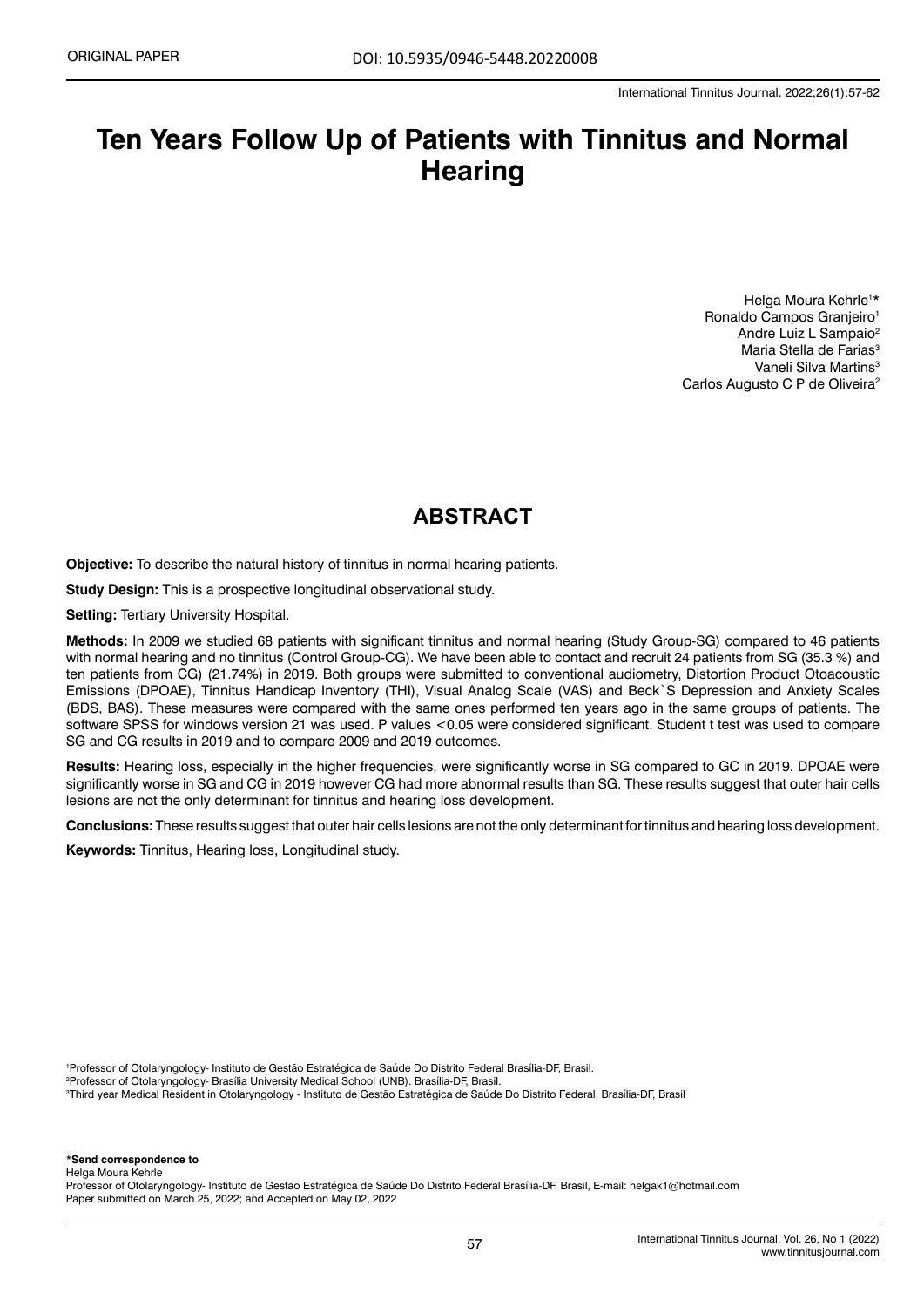#### **INTRODUCTION**

In 2009 we studied a group of 68 patients with significant tinnitus and normal hearing between 250 to 8000Hz. We compared this Study Group (SG) with a Control Group (CG) composed of 46 patients with normal hearing in the same frequencies, and no tinnitus.

Otoacoustic emissions<sup>1</sup> and auditory brainstem responses<sup>2</sup> were used to study the electrophysiology of tinnitus in normal hearing patients. Tinnitus Handicap Inventory (THI) Visual Analog Scale (VAS) the Beck's Depression Inventory (BDI) and Beck's Anxiety Inventory (BAI) were used to test the correlation between tinnitus annoyance and depression-anxiety disorders<sup>2,3</sup>. Both groups had normal hearing between 250 and 8000Hz.

The correlation of tinnitus with abnormal Distortion Product Otoacoustic Emissions (DPOAE) results was demonstrated in SG1 . Although the averages obtained in the ABR results from the patients with and without tinnitus and normal hearing were within normal limits, tinnitus group presented a significant prolongation of the latencies and some interpeaks, suggesting that ABR might contribute to the workup of these patients<sup>2</sup>. Correlation of tinnitus with depression and anxiety was also documented<sup>3,4</sup>.

In 2019 we were able to contact 24 patients from the SG and 10 individuals who were part of the CG in 2009. We decided to submit these patients to the same tests and questionnaires employed in the first project, compare the 2 groups (SG/CG 2019) and then compare these results with the ones obtained 10 years ago.

In this way we would describe the natural history of tinnitus in normal hearing patients along a ten years' time interval. This communication describes the results of this project.

#### **METHOD**

The study was conducted at the Unit of the Institute of Strategic Management of the Federal District (IGES-DF), Brasilia-DF, Brazil. It was approved by the Research Ethics Committee of that Institution, under approval number 16205019.2.0000.8153, and with the signature of the Free Research Informed Consent Form by the participants.

The SG in 2009 was composed of 68 patients, who had significant tinnitus and normal hearing from 250 to 8000HZ. Individuals with tinnitus and hearing loss or with otological diseases were excluded. At the time, CG was composed of 46 patients with no tinnitus and normal hearing. Both groups were comparable regarding age and sex.

In 2019 we were able to contact 24 (35.3%) patients from the original SG and 10 (21.7%) patients from the original CG. As in the previous 2009 study, none of the patients in the current sample had somatosensorial tinnitus, middle ear disease or tympanic membrane perforation.

All patients from both groups were submitted to tonal and vocal audiometry and Distortion Product Otoacoustic

Emissions (DPOAE) tests. Tinnitus annoyance was quantified using Visual Analog Scale (VAS) and Tinnitus Handicap Inventory (THI) questionnaire. Level of Depression and Anxiety were measured by Beck`s Depression and Anxiety Inventories (BDI and BAI).

SG and CG results were compared in 2019 the same way they had been compared 10 years ago. In addition, the 2019 results were compared with 2009 results and the significances of the differences were verified.

PSS software version 21 for windows was employed for statistical analysis. In order to compare DPOAE median results with the THI scores presented by categories between SG and CG Student`s T Test was used.

In order to compare the 2019 results with the ones from 10 years ago the median differences between them in each exam were tested using the Student`s T Test. Chi-squared test was employed to verify associations between categorical variables and results of THI, BDI and BAI presented as categories.

#### **RESULTS**

In 2009 the SG had 68 patients with tinnitus and normal hearing. CG was composed of 46 patients with normal hearing and no tinnitus. In 2019 SG consisted of 24 patients who were part of SG in 2009. The CG in 2019 involved 10 patients from the original CG group of 2009 (Table 1).

Regarding the location of the tinnitus symptom (left ear, right ear or in the head), 17 patients (70.8%) continued to report the symptom in the same location as in 2009 and six patients (25%) underwent changes during the past 10 years. In 2009, 62.5% had tinnitus in both ears, 8.3% in the head, 4.2% in the right ear and 25% in the left ear. In 2019, one of the patients tested had tinnitus resolution, 70.8% had tinnitus in both ears, 8.3% in the head and 16.7% of the patients referred tinnitus in the left ear. In the current sample, no patient had tinnitus in the right ear.

There were no significant differences between SG and CG regarding age and sex neither in 2009 nor in 2019.

Table 2 shows that there were no significant variations in tinnitus annoyance measured by VAS between the 2009 and the 2019 SG. One patient in SG reported that tinnitus was no longer present. None of the ten patients in CG had developed tinnitus in ten years.

When we measured tinnitus annoyance using THI no significant differences were found between the 2009 and the 2019 study. In other words, the symptom had not progressed nor regressed significantly during ten years follow up.

Correlation of anxiety measured by BAI and tinnitus annoyance measured by THI was non-significant in 2009  $(p=0.086)$  but was significant in 2019 ( $p=0.005$ ).

Correlation of depression measured by BDI, and tinnitus annoyance measured by THI were significant both in 2009 (p=0.03) as in 2019 (p=0.029).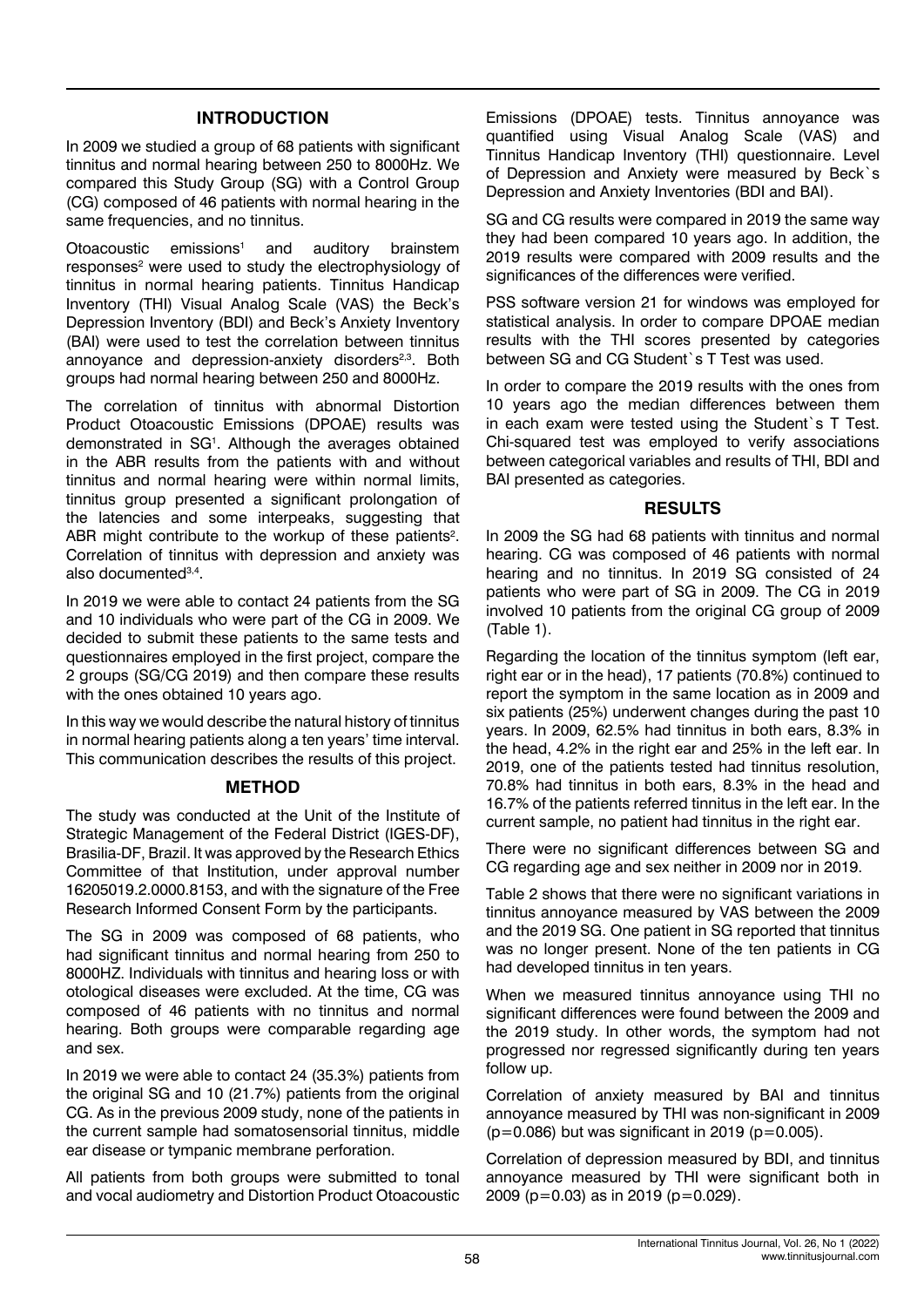When we looked at the variation of anxiety and depression scores between 2009 and 2019, we found that anxiety scores varied markedly from one point to the other. Depression scores also varied but less than the anxiety ones. (BAI scores-SG-10.2 -CG-2.2 in 2009; SG-9.6; CG 5.8 in 2019).

In 2009, both SG and CG were composed of only normal hearing patients. Analysis of audiometric results in 2019 showed that in the SG of 24 patients recruited (48 ears), 70.2% of the ears had normal hearing results and 29,2% of the ears had progressed to some degree of hearing loss (Figure I). CG had 100% of ears maintained the normal hearing results after 10 years. The difference between SG and CG was statistically significant  $(p<0.05)$ .

Differences between SG and CG audiometric results in 2009 and 2019 analyzed by frequencies and by side are showed in Figures 2 and 3. In SG there were significant differences in 1000Hz ( $p=0.038$ ), 4000Hz ( $p=0.01$ ) and 8000Hz ( $p=0.003$ ) in the right ears and in 4000Hz  $(p=0.006)$ , 6000Hz (p=0.035) and in 8000Hz (p=0.18) in the left ear. In CG there were no differences in the right ears but in the left ear, although all frequencies parameters were within normal limits, we observed differences in 250Hz ( $p = 0.009$ ) and 6000Hz ( $p=0.03$ ).

Analysis of DPOAE results in SG and CG in 2009 and 2019 are showed in Table 3. In 2009 the SG had 23 ears (47.9%) with abnormal results, in 2019, the SG had 35 ears (72%) with altered results. This difference was statistically significant (P=0.012).

The CG had 3 ears (15%) with abnormal results in 2009 and 17 ears (85%) with affected results in 2019. This difference was also statistically significant ( $p=0.005$ ).

Description of DPOAE evolution from 2009 to 2019 is showed in Table 3. The greatest frequency of abnormal results in SG and CG was found in 8000Hz.

|  |  |  |  |  |  | Table 1: Number of participants in the years 2009 and 2019 in the SG and CG according to age and sex. |
|--|--|--|--|--|--|-------------------------------------------------------------------------------------------------------|
|--|--|--|--|--|--|-------------------------------------------------------------------------------------------------------|

| <b>Pacients</b> |                | Control Group (CG) |            | Study Group (SG) |            |
|-----------------|----------------|--------------------|------------|------------------|------------|
|                 |                | 2009               | 2019       | 2009             | 2019       |
|                 | N              | 10                 | 10         | 24               | 24         |
|                 | Mean           | 33.6 years         | 42.5 years | 37.5 years       | 47.2 years |
| By age          | <b>Minimum</b> | 29.0 years         | 38.0 years | 17.0 years       | 28.0 years |
|                 | <b>Maximum</b> | 43.0 years         | 52.0 years | 46.0 years       | 54.0 years |
|                 | N              | 10                 | 10         | 24               | 24         |
| By sex          | Female         | 5                  | 5          | 12               | 12         |
|                 | Male           | 5                  | 5          | 12               | 12         |

Subtitle: N= number of patients.

**Table 2:** Difference between tinnitus intensity, annoyance and impact in the period between 2009 to 2019 according to VAS.

| Tinnitus Characterization |                    | STUDY GROUP (SG) |      | P value |
|---------------------------|--------------------|------------------|------|---------|
|                           |                    | 2009             | 2019 |         |
| Intensity                 | Mean               | 4.7              | 4.5  | 0.682   |
|                           | Standard deviation | 2.1              | 2.1  |         |
| Annoyance                 | Mean               | 4.3              | 3.8  | 0.461   |
|                           | Standard deviation | 2.7              | 3.4  |         |
| Impact                    | Mean               | 2.8              | 2.8  | 1,000   |
|                           | Standard deviation | 2.6              | 2.7  |         |



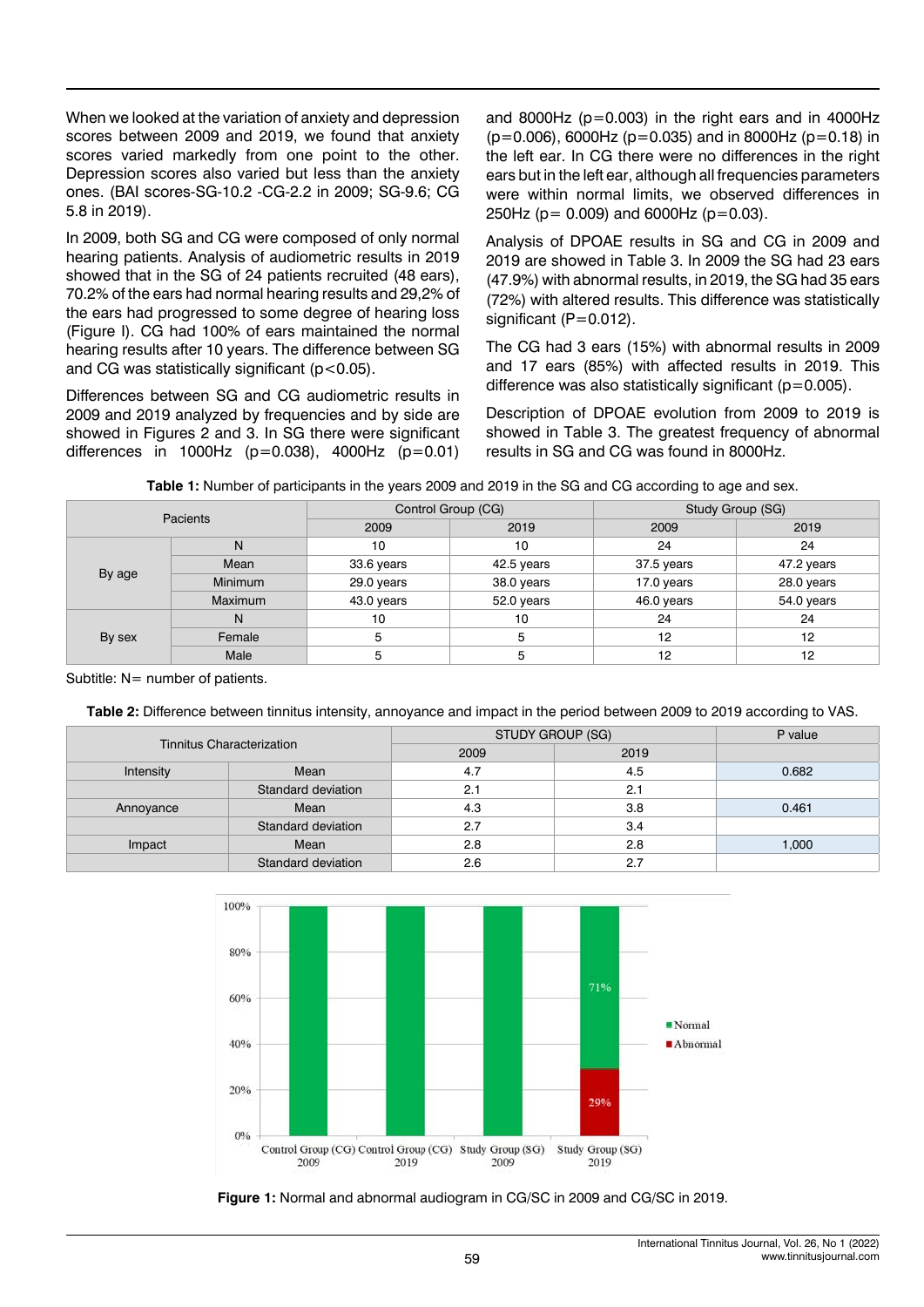

**Figure 2:** Right ear (RE) audiogram evolution between 2009 e 2019.





**Table 3:** Normal and altered DPOAE in the Control Group (CG) and Study Group (SG) between the years 2009 and 2019.

| <b>DPOAE</b><br>Evolution | CG 2009 | CG 2019 | SG 2009 | SG 2019 |
|---------------------------|---------|---------|---------|---------|
| Abnormal                  | 15.0%   | 85.0%   | 47.9%   | 72.9%   |
| Normal                    | 85.0%   | 15.0%   | 52.1%   | 27.1%   |
| Total                     | 100.0%  | 100.0%  | 100.0%  | 100.0%  |

(Subtitle: DPOAE - Distortion-Product Otoacoustic Emissions)

#### **DISCUSSION**

This is a prospective longitudinal study that evaluates part of the same group of patients with tinnitus and normal hearing at two different times, 2009 and 2019, an interval of 10 years. We know that when placed in a soundproof booth 94% of randomly chosen people will notice tinnitus but as a transient symptom<sup>4</sup>. In turn, in this study the tinnitus symptom was important enough to motivate the patients to seek medical advice.

In 2009, we found more abnormal DPOAE results in normal hearing patients with tinnitus (SG) when compared with normal hearing people without tinnitus (CG)1 , so, we concluded that outer hair cells lesions were probably the starting point of tinnitus. In another study, Brainstem auditory responses also showed clear differences between patients with (SG) and without (CG) tinnitus and normal hearing, although within normal limits, tinnitus group presented a significant prolongation of the latencies and some interpeaks, suggesting that ABR might contribute to the evaluation of these patients<sup>2</sup>. The same authors demonstrated in another research, a positive correlation between DPOAE results, annoyance of tinnitus and levels of anxiety and depression in normalhearing patients with tinnitus<sup>3</sup>.

In 2019 we were able to recruit only 24 of the 68 original patients from the original SG of 2009 and 10 of the original 46 patients of CG. Brasília usually receives many patients from out of state and most do not have the financial means to travel frequently for medical appointments,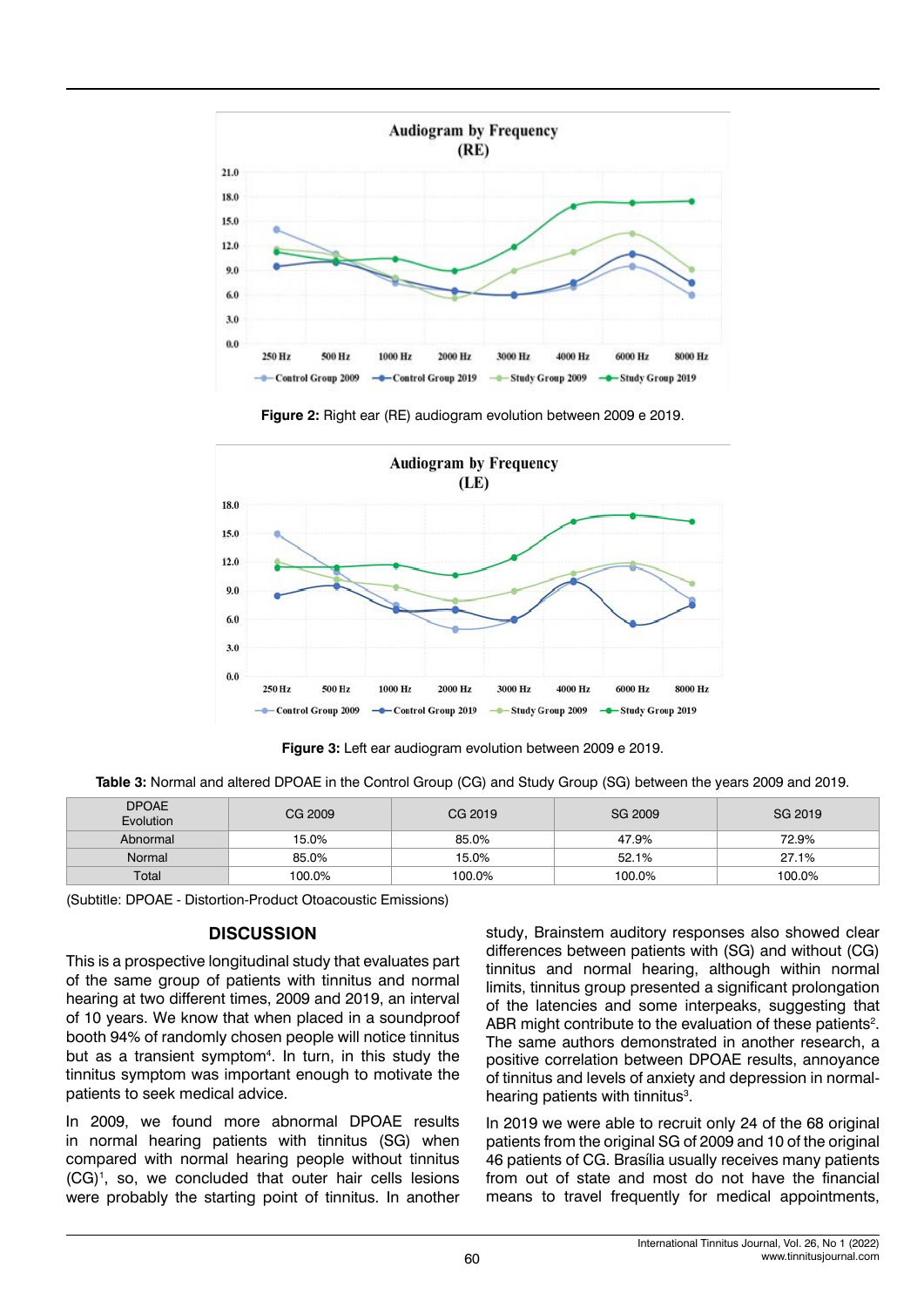when they get a cost allowance from the government, which involves a lot of bureaucracy and available funds. Some changed address and phone numbers and were not reachable. This was the main reason our SG and CG were much smaller in the present study.

We decided to submit these groups of patients to the same protocol we used in 2009 trying to answer the questions: what happened to tinnitus in SG during a ten years' time? Did any of the CG participants develop tinnitus? What happened to the hearing level of the participants in the SG and CG?

No one in the CG developed tinnitus from 2009 to 2019. One patient in the SG stated tinnitus was no longer present. Tinnitus annoyance measured by THI did not change significantly during ten years follow up. Depression and anxiety have been shown to commonly accompany tinnitus5,6, correlating moderately with tinnitus-related distress<sup>7</sup> Correlation of THI results with BAS results were negative in 2009 and positive ten years later. THI results and BDS scores were positively correlated both in 2009 and 2019. Levels of anxiety varied much more between 2009 and 2019 than those of depression. In 2019 29.2% of SG patients had sensorineural hearing loss while CG patients had normal hearing. DPOAE tests results were worse in 2019 than in 2009 in both SG and GC patients. CG had slightly worse results than SG.

There is one answer from the above results: patients with tinnitus ten years ago developed hearing loss during this period, but not patients without the symptom. This seems to indicate tinnitus might predict a hearing loss. The fact that DPOAE results in both groups were much worse in 2019 than in 2009, seems to indicate that DPOAE results are not related to hearing loss neither to tinnitus.

According to Nondahl et al<sup>8</sup>, most tinnitus cases are associated with some degree of hearing loss (67.7%). Although different pathologies affecting hearing can be associated with tinnitus<sup>9</sup>, the exact mechanisms behind how tinnitus and hearing loss remains unanswered.

Why did 2009 CG patients not develop tinnitus nor hearing loss even though the results of DPOAE were worse in CG than in SG ten years later? These results strengthen the notion that, outer hair cells lesion alone, may not always lead to tinnitus and/or hearing loss detected by standard pure tone audiograms. Other mechanisms are probably involved as well. As standard pure tone audiograms only sample at octave or inter-octaves and do not test higher frequencies, they potentially can miss lesions between the tested frequencies or frequencies above 8000Hz.

In this study, the presence of tinnitus appears to predict incoming hearing loss in some cases. However, patients certainly can develop hearing loss without having tinnitus. Again, the presence of tinnitus as a predictor of hearing loss probably depends on the sensitivity of central pathways. More studies are needed.

These findings agree with Jastreboff's theory proposed in 1990. Tinnitus starts in the cochlea and is modified in the central pathways where it can become a very intense and disturbing symptom associated with emotional and autonomic pathways<sup>10</sup>.

Hearing loss does not seem to be related to outer hair cells lesions alone, for in the present study, DPOAE results in 2019 were slightly worse in CG compared to SG. In a temporal bone research, Oliveira, Schuknecht and Glynn<sup>11</sup> found that the majority of temporal bones of patients who complained of significant tinnitus during life had normal histology. Unfortunately, the audiograms of these patients were not studied.

Recently Viana et al<sup>12</sup> showed that synaptic changes precede lesions of the organ of Corti and explains sensorineural hearing loss in the absence of inner hair cells lesions (hidden hearing loss). This may be the case here.

Standard pure tone audiograms only sample at octave or inter-octaves, so they can miss lesions between two tested frequencies. Xion et al<sup>13</sup> using fine frequency resolution (1/24 octave step) audiometry, referred as precision pure tone audiogram, confirmed hidden cochlear impairments in tinnitus patients with apparently normal audiograms.

A more comprehensive hearing assessment would benefit tinnitus studies, providing higher sensitivity for auditory system impairments<sup>13-15.</sup>

There are limitations of this work that must be addressed: High frequency audiometry (above 8000Hz) was not performed because it was not available to us in 2009. It is now well known that patients with tinnitus usually have hearing loss when these higher frequencies are tested<sup>14-18</sup>. This test would probably enhance our results.

There was a large loss from 68 to 24 patients in SG from 2009 to 2019. These 24 patients were the ones we were able to contact, as explained earlier. In other words, they were not selected, but randomly picked up. As the SG in 2009 was homogenous regarding age and sex we believe these 24 patients do represent the original group. Also, we were able to contact only 10 of the 46 original patients from the 2009 CG. As a voluntary control group, many were not willing to go to the hospital for the tests, claiming that they did not have time, even after being informed about the relevance for the study. This group was also homogenous as far as age and sex were concerned, and they were all healthy. Both groups were composed of middle-aged adults and tinnitus annoyance in SG was predominantly mild to moderate (VAS 5 to 7), enough to induce the patients to search for medical attention.

Because of the small size of the samples, parametric tests could not be appropriate for the statistical analysis. We therefore also ran paired tests to see if the results would be different. Paired tests results were no different from the ones obtained with the parametric tests (data not shown). A recent review<sup>19</sup> brings together relevant studies about tinnitus, covering from its generation mechanisms, epidemiology, evaluation, and treatment development,